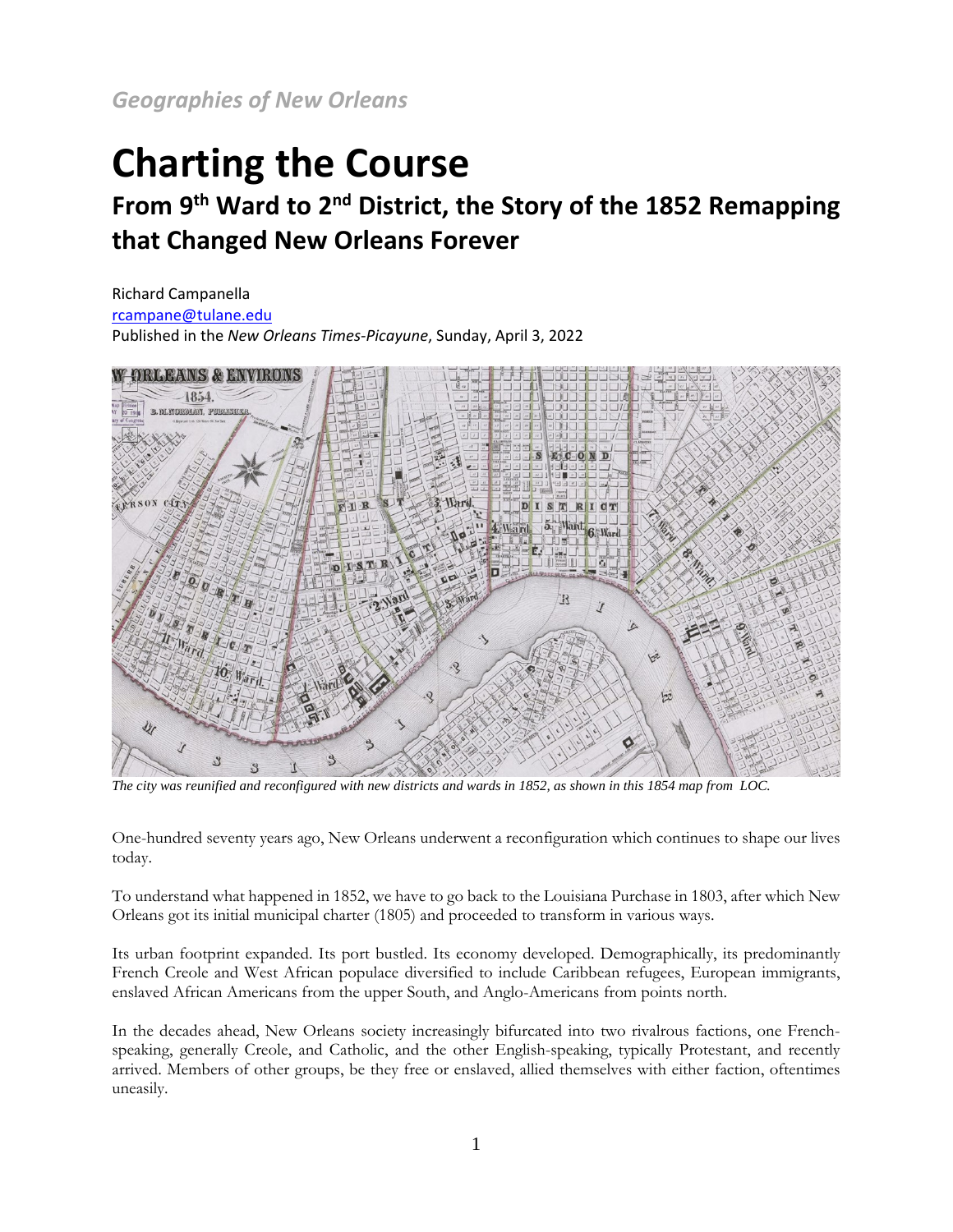The two cohorts vied for power in ways that were noticeable even to newcomers. English sociologist Harriet Martineau, who visited New Orleans in 1836, described "a mutual jealousy between the French and American…. The French complain that the Americans will not speak French (and) will not meet their neighbors even half way, (while) the Americans ridicule the toilet practices of the French ladies; their liberal use of rouge and pearl powder."

The Creole cohort generally resided in the older half of town, in the French Quarter and lower faubourgs. English-speakers predominated upriver: in today's Central Business District ("American sector") and Lower Garden District, as well as in today's Irish Channel, Garden District, and Central City, which starting in 1825 pertained to Jefferson Parish, and in 1833 became the City of Lafayette.

Such discord might have been resolved by capitalizing on commonalities and compromising on differences. But that's hard to do. Instead, leaders took the easy way, by scheming to rework political borders around settlement patterns so that each cohort could govern themselves.

In 1826, councilmembers called for what one reporter described as the city's "dismemberment" into Anglo and Creole sections. A subsequent proposal suggested creating "two cities, to be called the Upper and Lower City," to separate "the opposing influence of American…and French interests."

Finally, on March 8, 1836, partisans prevailed upon the State Legislature to divide the city "into three separate sections, each with distinct municipal powers."

The Creole-dominant First Municipality would encompass the French Quarter and Faubourg Tremé—that is, from Canal Street to Esplanade Avenue. The Anglo-dominant Second Municipality entailed from Canal Street to Felicity Street, above which was Lafayette. The Third Municipality, which had many Creoles as well as immigrants, extended from Esplanade Avenue downriver.

For the next 18 years, the City of New Orleans comprised these three semi-autonomous municipalities, each governed by its own Council of Aldermen.

It was a complicated, confusing and costly system, with everything in triplicate and nothing consistent. It scared away investors and lowered the city's credit rating, hindering its ability to fund improvements and deepening its debt.

It was a bloody mess.

Worse yet, instead of alleviating ethnic discord, the system exacerbated it by conflating cultural with political differences—the First and Third municipalities being predominantly Democratic, and the Second mostly Whig.

Wrote one editorialist in 1849, "had the Legislature sought, by the most careful efforts, to create a war of races, to make distinction between Creole and American, they could not have chosen a better means…than the present division operates."

An observer from the late 1840s described "the First Municipality (as) the old city, left to the…French and Creole population," and "the Second Municipality (as) the new city; with here a little of Boston, there a trifle of New York, and some of Philadelphia," an allusion to its Anglo-American influences. The Third Municipality, he wrote, seemed "half village, half city, unmistakable in its French Faubourg look," implying its Creole demographic, along with plenty of "Dutch and Irish," the former meaning German (*Deutsch*).

Free people of color, who were culturally Creole and linguistically French, predominated in the rear of the First Municipality, namely Tremé. Enslaved people could be found citywide, with those who were French-speaking prevailing again on the Creole side of town.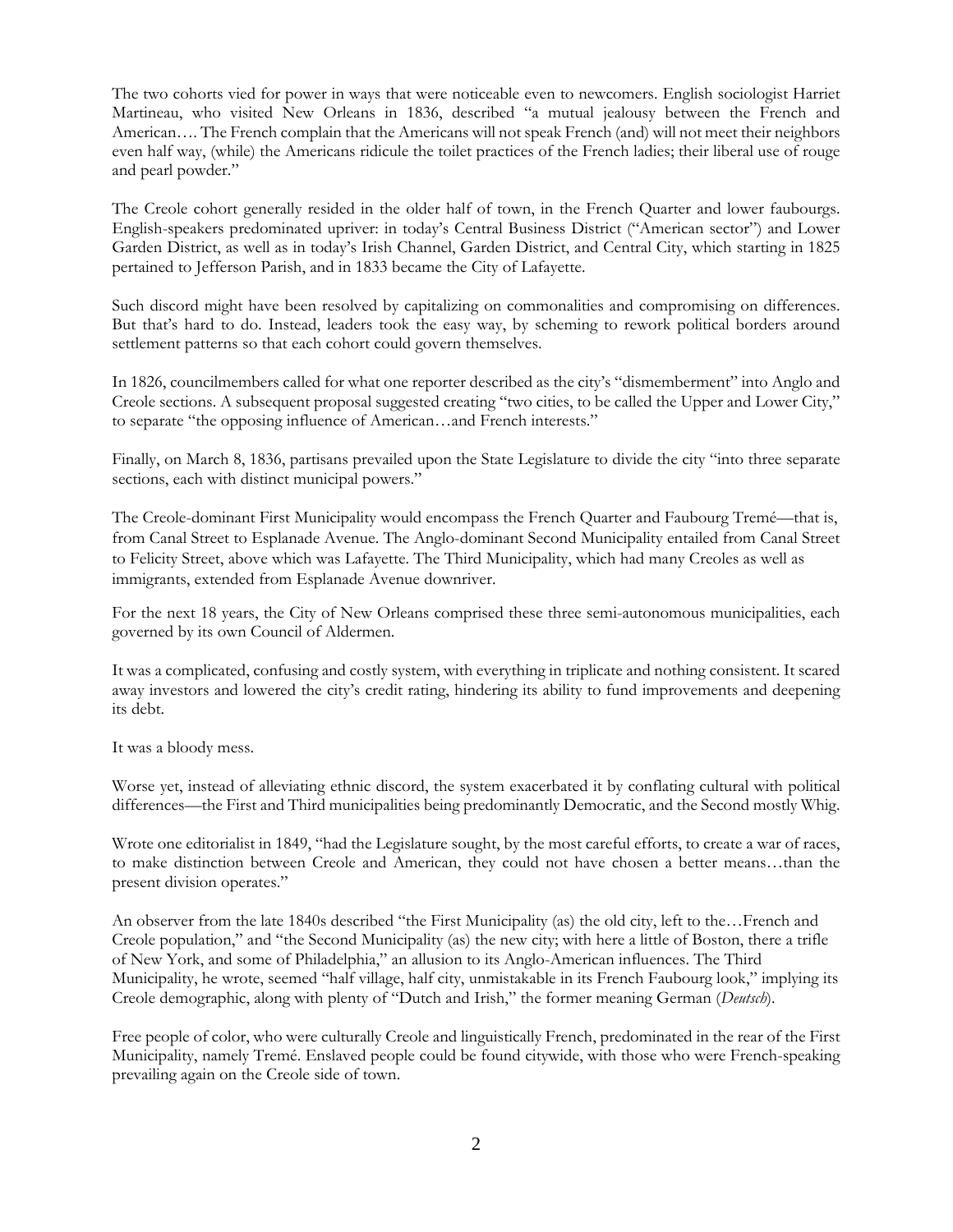Lafayette also had a growing population, and like the adjacent Second Municipality, it was substantially Anglo and largely Whig. It also had many German and Irish immigrants, who were cajoled by Whigs to form political alliances with the Anglos against the Creoles.

By the early 1850s, the time was right, particularly from the American point of view, to finally do away with the municipality system, while also restructuring the new New Orleans to emerge more "American."

How to do that? By annexing Lafayette.

On February 23, 1852, the State Legislature reconsolidated the three municipalities into a single City of New Orleans. In a separate act later that day, it removed the City of Lafayette—everything between Felicity Street and Toledano Street—from Jefferson Parish and annexed it into New Orleans.



The reconsolidation act completely revised city governance. It also reconfigured three geographical aspects of city management.

For one, the term "municipalities" was abandoned in favor of "municipal districts," which we retain today for real estate purposes. The former First Municipality became the today's Second Municipal District; the Second Municipality became the First Municipal District; the Third Municipality remained the Third Municipal District; and former Lafayette became the Fourth Municipal District.

Later, in 1870, Algiers got annexed into city limits and became the Fifth Municipal District. That same year, New Orleans annexed the City of Jefferson City, making everything from Toledano to Lowerline Street into New Orleans' Sixth Municipal District. Finally, in 1874, New Orleans annexed the City of Carrollton, and once again, Jefferson Parish's loss became New Orleans' gain, enumerated as the Seventh Municipal District, from Lowerline to Monticello.

Look at today's seven municipal district borders, and they align perfectly with the three antebellum municipalities and the four subsequent annexations—all thanks to the reconfigurations of 1852.

And then there were the wards.

First designated in 1805, wards initially served as electoral districts, and were adjusted as populations spread. The 1836 trifurcation forced new wards, all in triplicate, while the separate cities of Lafayette, Jefferson, and Carrollton each had their own wards.

The 1852 changes forced yet another remapping of wards.

Because Felicity Street up to that moment had formed the Jefferson/Orleans parish line, the new wards were enumerated starting from Felicity (First Ward) and proceeding downriver. The Second and Third wards were delineated through today's Lower Garden District and CBD; the Fourth through Sixth wards sliced through the French Quarter; and the Seventh though Ninth wards spanned from Esplanade Avenue downriver.